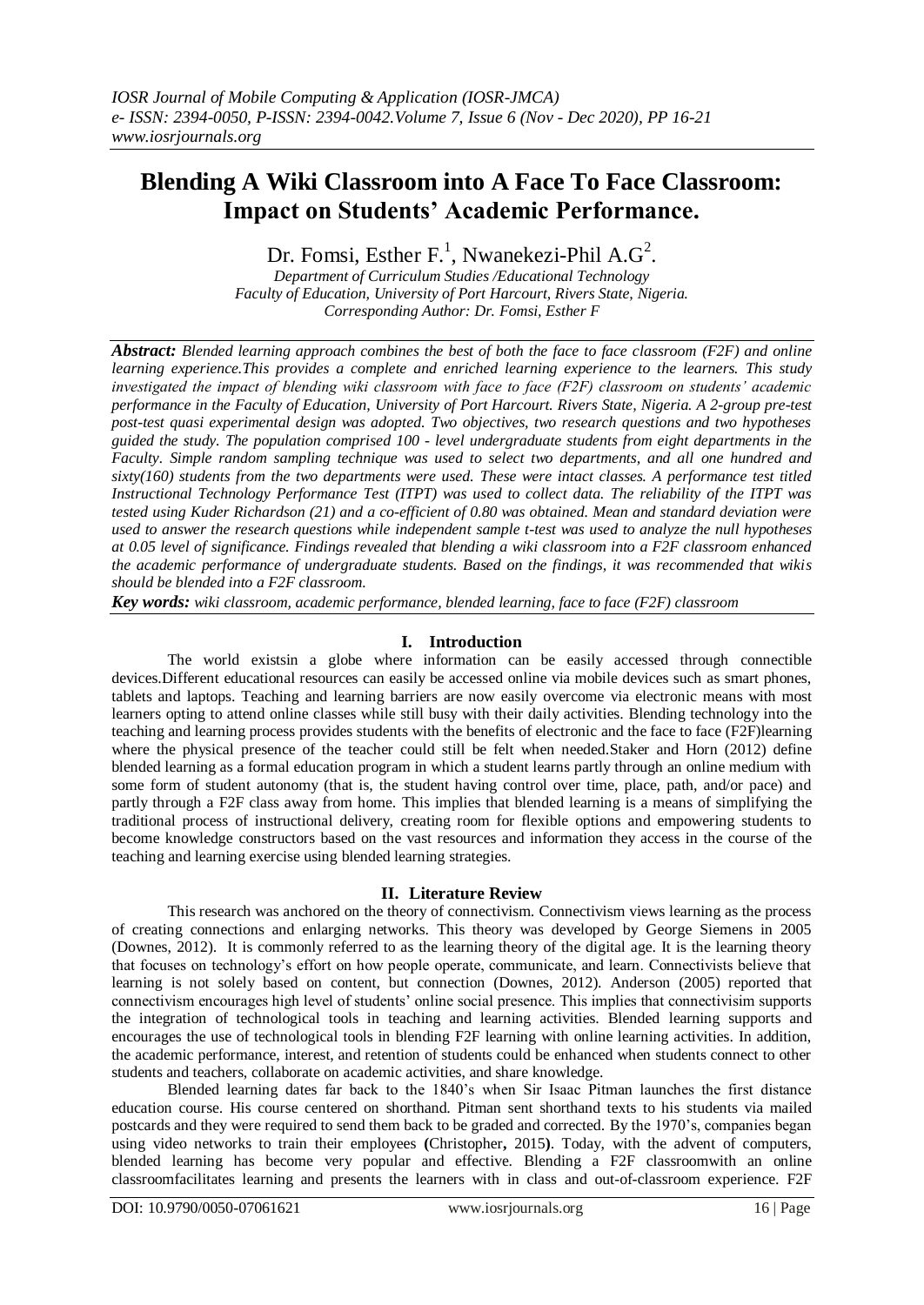classroom is seen as a form of instructional delivery done solely via the classroom, where all activities that is concerned with teaching and learning starts and ends in the four walls of the classroom. In this kind of scenario, the teacher is restricted to the resources he/she can present or use in the classroom. Blended learning on the other hand augments F2F lessons with other technologies, such as cell phones, personal digital assistants, classroom response systems, and electronic whiteboards. Students use LMS, blogs, discussion boards, wiki classroom, GoSoapBox, etc to discuss and submit class related activities. Blended learning thus enhances F2F learning to bring about improved performance. In blending a lesson, there are various models that could be adopted. These include rotational models, flex models, A La Carte model, and enriched virtual model, just to mention few. The following subheadings present a brief description of each of these models.

## **A. Rotation Model**

The rotation model is defined as a class, course, or subject in which students alternate one learning modality to another, at least one of which being online learning. As explained by Horn andStaker (2014) the variation often entails students either moving between online learning, small-group instruction, and paper-pencil work, or moving between whole-class instruction and online learning. This method has been used in the classroom for many years, however, including an online learning component in the rotation is what makes this a blended learning method. This model consist of four types Station rotation, lab rotation, flipped classroom, and individual rotation.

## **i. Station Rotation**

In station rotation, students rotate within a classroom or set of classrooms. Rotations may consist of; individual learning using online learning programs, small group direct instruction with a teacher, and independent work at students' desks.

## **ii. Lab Rotation**

Lab rotation is very similar to station rotation. Horn and Staker(2014) further explained that the key difference is that students move to a computer lab for their online learning part of instruction. The advantage lab rotation has over station rotation is that the lab frees up classroom space for other events within the rotation model. Teachers have used lab rotation for several years. The main difference in the current use of this model is that teachers incorporate the online learning component into their classroom lessons to create a more structured course.

# **iii. Flipped Classroom**

In a flipped classroom, students learn the lesson content online independently so that class time can be used to deliberate on the concepts learned. For example, students listen to lectures outside of class time, and then do class work during classes under teacher's guidance. This method gives the student the advantage of being involved in activity-based learning rather than passive learning.

## **iv. Individual Rotation**

In individual rotation, different learning modalities are introduced based on students' needs and interests. The students' course is not recommended by a teacher or schedule but rather is tailored to suit each students need (Horn andStaker(2014)). Teachers are to elucidate on the information learned online via face-toface projects and discussions based on areas students have chosen.

# **B. Flex Model**

A Flex model refers to courses where online learning constitute the main bulk of students' learning experience. Clifford (2016) describes it as a course in which online learning is the backbone of student learning,The difference between the Flex Model and the Rotational Model is that the Flex model commences with online learning and adds teacher support as required, whereas the Rotation model begins with a teacherfronted approach and adds the online learning component.

# **C. A La Carte Model**

The A La Carte model refers to a course that a student takes online while attending a brick-and-mortar school. This model is the most common type of blended learning employed though the online and the offline courses do not relate (Horn andStaker, 2014). Although there is no face-to-face component associated with the online course, this approach is considered a blended learning model because students are engaged in a blend of both online learning and conventional schooling.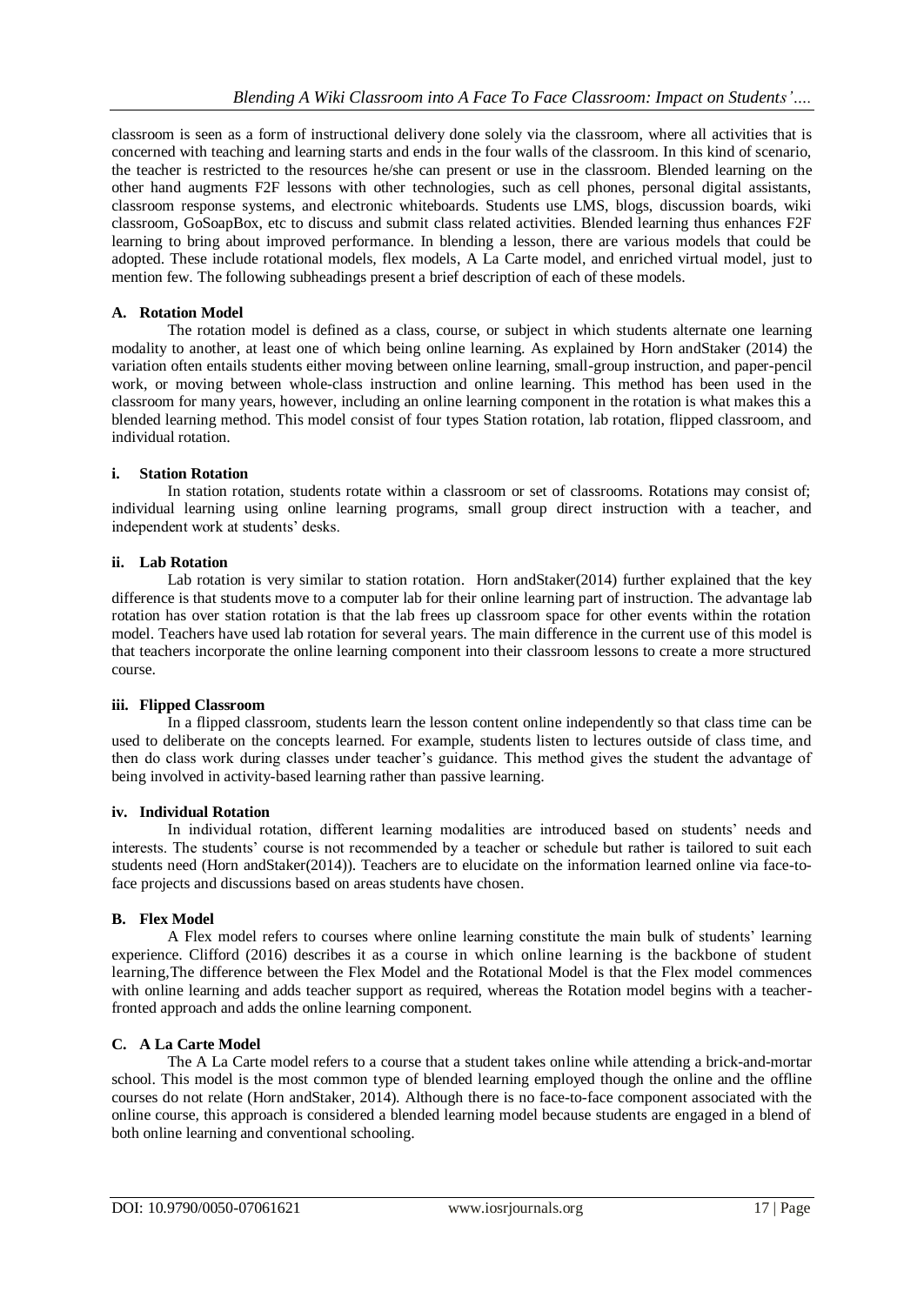## **D. Enriched Virtual Model**

The Enriched Virtual model requires students to have face-to-face instructional sessions, but students are given the flexibility to complete the rest of the classwork online from a location of their choice(White, 2016). This model differs from fully-online schools where students are not obliged to attend a conventional school. It differs from the Flipped Classroom model because students are required to meet face-to-face with teachers on a regularly arranged basis. This model affords needed support for students while allowing the flexibility of self-directed, online instruction.

Irrespective of the model chosen, several technologies could be used to blend a F2F class with an online class. One of such technologies is the wiki classroom. Wiki classroom creates connections amongst learners and has the ability to improve collaborative activities as individual participation in any given group could be monitored. In this study, the wiki classroom was used as a blending technology. The term WIKI is derived from Hawaiian phrase wiki-wiki which means quick. It is seen as a collaborative website whose content can be edited by visitors to the site, allowing users to easily create and edit web pages collaboratively (Parker & Chao 2007). A wiki is a web communication and collaboration tool that can be used to engage students in learning with others within a collaborative environment.

It can be deduced from the explanations of Ioannou, Andri & Stylianou- (2012)that wiki is an interactive website that supports high level of collaboration and promotes learning.They further explained thatthe use of wiki has been explored by various researchers as a teaching tool in schools, colleges and universities. A major appeal of wiki is that collaborative content can be created, changed and tracked easily. As explained, this suggests thatusers are able to swiftly start expanding any page or site for discussions, posting assignments and various collaborative projects. There are many wiki platforms or host sites such as PB works, Wetpaint and Wikispace just to mention few. These platforms could be used to create wikis for different purposes. To create a wiki classroom, the authors of this article adopted wikispace. The wiki classroom provided an easy technological interface that promoted collaboration among students,enabled the authors to track students'work in progress, and view how well an individual in a group has contributed.Bransford, Brown & Cocking, (2000) explained that meaningful learning engages students in tackling the topic to be learnt in such a way that they create meaningful and understandable knowledge structures on the basis of a goal for learning.

From the foregoing, it could be seen that wiki classroom has the potential for improving students' performance scores if blended with a F2F classroom. Many scholars have proven via their findings that a blended classroom has a way of enhancing performancescores of learners. A study carried out by Paula, Lindsey and Alan (2011)investigated the effect of blended learning on students' performance in an undergraduate occupational therapy curriculum. A retrospective two cohort design was used to review the students' access to virtual learning environment and their performance on the summative assessments of the two concurrent academic cohorts. Results of the study revealed that the habituation of blended learning into an existing curriculum results in improved academic performance. From their findings, it can be deduced that blended learning has the ability to enhance students' performance.

In another study by Paul and Bazelais (2018), the impact of blended learning was investigated. The results revealed that the blended learning approach leads to more conceptual change, acquisition of more skills and higher performance. Their findings further revealed that blending a classroom enhances students' creativity.

Suciati and Sunarno(2017) determined the effect of a Blended Learning (BL) model toward students' achievement viewed from students' creativity. The data were collected by using test and non-test techniques through observations, a questionnaire, and documentation and analysed using one way ANOVA with an alpha of 5% level of significance. Results showed that the implementation of the BL model viewed from students' creativity was effective in terms of student achievement.

A study by Zhigang, Ming, Tsai, Jinyuan and Chris (2014) was to investigate whether the blended learning model adopted by an undergraduate nursing program (UNP) could yield a better academic performance as compared with the traditional classroom learning. Students who enrolled in two undergraduate nursing courses in fall 2008 and spring 2009 semesters were taken as a convenient sample. Students' academic performances were compared before and after the two undergraduate nursing courses adopted blended learning. However, their statistical results showed that there was no significant difference in terms of academic performance before and after the courses adopted blended learning.

#### **Statement of the Problem**

Overthe years, it has been observed that academic activities in most Nigerian campuses of higher learning gets disrupted due to incessantstrike actions by academic unions, students protest and cult activities. This disruption sometimes leads to a crash program when students resume school, which in turn affects the assimilation of learners and subsequently their academic performance. By blending wiki classroom into the traditional F2F classroom, it is believed that the impact of such disruptions would be greatly minimized and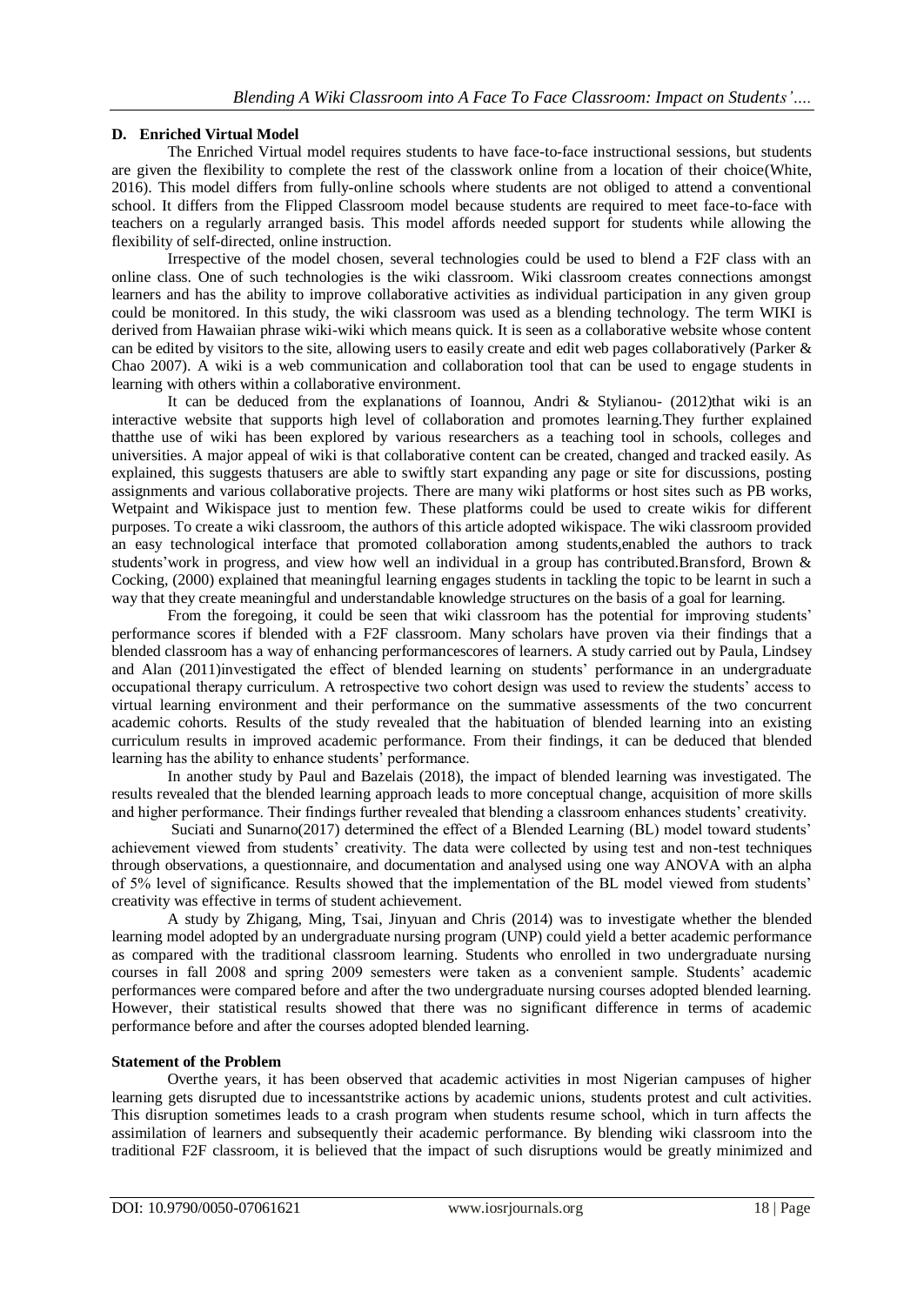students' academic performance would be enhanced, since students can still have their lectures in their online wiki classroom.

#### **Aim and Objectives**

The study aimed at examining the impact of blending a F2Fclassroom with a wiki classroom on students' academic performance. Specifically the study seeks to:

- To determine the effectiveness of blending wiki classroominto F2F classroom on the academic performance of under graduate students.
- To ascertain the difference between the academic performance of male and female under graduate students taught using wiki classroom.

#### **Research Questions**

- 1 What is the effect of blending wiki classroom into F2F classroom on the academic performance of under graduate students?
- 2 What is the difference in the academic performance of male and female students taught using wiki classroom?

#### **Hypotheses**

- 1 Blending wiki classroom into F2F classroom has no significant effect on the academic performance of under graduate students
- 2 There is no significant differencein the academic performance of male and female students taught using wiki classroom.

#### **Methods**

The study was carried out in the Faculty of Education, University of Port Harcourt, Rivers State, Nigeria. Wiki classroom is the independent variable, while academic performance is the dependent variable and gender serves as the moderating variable. The 2-group pre-test post-test quasi experimental design was adopted for the study. Two departments namely: Curriculum Studies and Educational Technology and Educational Foundations were randomly sampled out of the eight departments in the Faculty. One department was used as a control group, while the other was used as an experimental group. A performance test titled Instructional Technology Performance Test (ITPT) was used to collect data. The instrument was validated by two subject matter experts and experts in measurement and evaluation. The reliability of the ITPT was tested using Kuder Richardson (21) and a co-efficient of 0.80 was obtained. One hundred and sixty (160) hundred-level under graduate students constituted the sample of the study.

Wiki classroom was blended into a F2F classroom as a supportive learning environment in a firstyearInstructional Technology Course Titled EDU 101.1. The course is a required component in the Faculty of Education which cuts across all departments in the Faculty and had enrolments of 1859 students across a semester of three months. The course itself aims to provide students with a basic introduction to the use of technology in instruction. Topics used for the period of this study included systems approach to instruction and improvisation in instruction. The course is taught through a weekly 2-hour lecture.

#### **Procedure**

At the beginning of the class for the experimental group, a brief introduction of the course was done, the course outline was given, detailed explanations of the wiki classroom and how it will be used in the course was made.Students were asked to submit their e-mail addresses; they were given a demo on what the invitation mail would look like in their email inbox and how to get to the wiki classroom. They were further instructed to use their matriculation numbers as their user name for a proper means of identification. The first two topics on the course outline were handled in the F2F class. Before the end of the second week, the students were already present in the wiki classroom. Subsequent topics were handled in both the F2F class and the Wiki classroom. For the control group, all topics on the course outline were handled in the F2F class. No technology was blended into the learning. For analyses, mean and standard deviation were used to answer the research questions while independent sample t-test was used to analyze the null hypotheses at 0.05 level of significance

#### **III. Results and Discussion**

**Research Question 1:**What is the effect of blending wiki classroom into F2F classroom on the academic performance of under graduate students?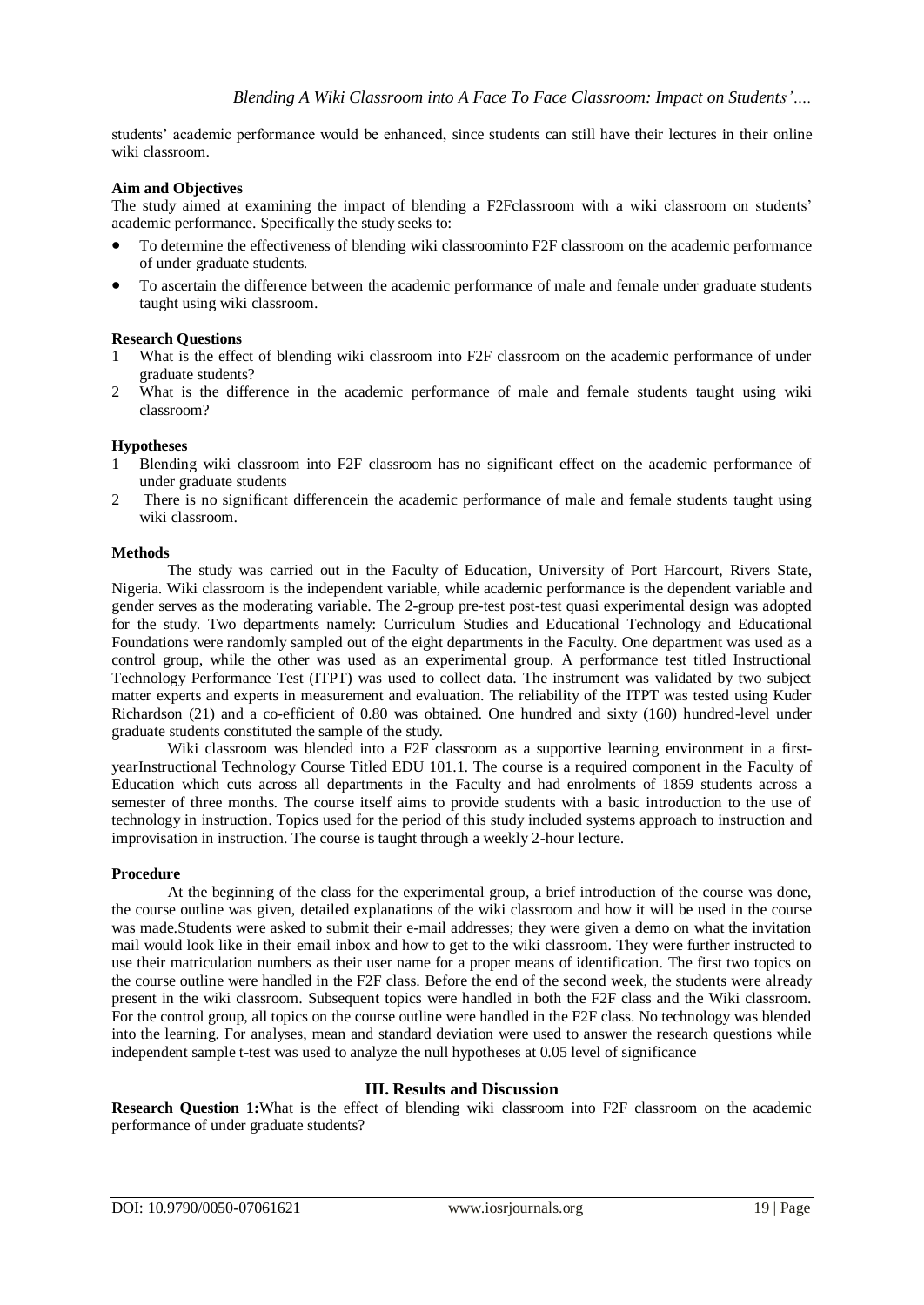**Table 1.** Mean and standard deviation analysis showing the effect of wiki as support learning tool on the academic performance scores of undergraduate students.

| <b>Groups</b>             | Mean | <b>Std. Dev</b> |  |
|---------------------------|------|-----------------|--|
| <b>Experimental Group</b> | 27.4 |                 |  |
| <b>Control Group</b>      |      |                 |  |
|                           |      |                 |  |

Table 1 above summarizes the answer to research question one. It reveals that the mean score of the experimental group (27.42) is higher than the mean score of the control group (15.41).

**Research question 2:** What is the difference in the academic performance of male and female students taught using wiki classroom?

**Table 2** Mean and standard deviation analysis showing the academic performance of male and female under graduate students taught using wiki.

|               | $\sim$ |      | .               |  |
|---------------|--------|------|-----------------|--|
| <b>Sex</b>    |        | Mean | <b>Std. Dev</b> |  |
| Male          | 36     | 26.4 | ر . ے           |  |
| <b>Female</b> | 44     | 28.4 | 2. L            |  |

Table 2summarizes the answer to research question 2. It revealed a mean score of 26.40 and 28.42 respectively for both the male and female students.

**Hypothesis 1:**Blending wiki classroom into F2F classroom has no significant effect on the academic performance of under graduate students

| Table 3: T-test analysis scores of Respondents |         |                     |  |
|------------------------------------------------|---------|---------------------|--|
| Group                                          | Control | <b>Experimental</b> |  |
| Number                                         | 80      | 80                  |  |
| Mean                                           | 14.4    | 27.5                |  |
| SD.                                            | 3.9     | 2.6                 |  |
| T-Stat                                         | 26.05   |                     |  |
| Df                                             | 138     |                     |  |
| p-value                                        | 0.0001  |                     |  |

**Table 3: T-test analysis scores of Respondents**

Table 3 showed the summary of t-test on the performance scores of students taught using wiki technology and those taught without wiki. The T-test shows a significant difference (t-stat  $= 26.05$ , df  $= 138$ , pvalue <0.0001) in the average assessment scores of the control and experimental groups. The null hypothesis that states that blending wiki classroom into F2F classroom has no significant effect on the academic performance of under graduate students was rejected. Thus there is a significant difference in the performance scores of students taught with F2F and those taught with wiki classroom in favour of the latter group. This finding corresponds with the findings of Camacho,Carrion,Chayah and Campos (2016) which reported that the use of wiki technologies to support the teaching and learning process recorded a very high academic performance. However, this finding is not in conformity with the findings of Zhigang et al (2014). The results of their findings showed no significant difference in terms of academic performance before and after the courses adopted blended learning.

**Hypothesis 2:**There is no significant difference in the academic performance of male and female students taught using wiki classroom.

| Table 4: T-test analysis Scores of Male and Female Respondents |  |  |  |
|----------------------------------------------------------------|--|--|--|
|----------------------------------------------------------------|--|--|--|

| Group   | Male    | Female |  |
|---------|---------|--------|--|
| Number  | 36      | 44     |  |
| Mean    | 26.4    | 28.4   |  |
| SD      | 2.5     | 2.1    |  |
| t-Stat  | $-3.78$ |        |  |
| Df      | 139     |        |  |
| p-value | 1.9960  |        |  |

Table 4 showed the comparison assessment scores of male and female respondents. The t-test showed no significant difference (t-stat  $=$  -3.78, df  $=$  139, p-value  $=$  1.9960) in the average scores of the male and female students taught using wiki classroom as a blended learning tool. Hence, the hypothesis of no significant difference in the academic performance of male and female students taught using wiki classroom was retained.This is in contrast with the findings of Hazari, North and Moreland(2009) which reported significant differences in assessment scores between male and females that were taught using wiki.